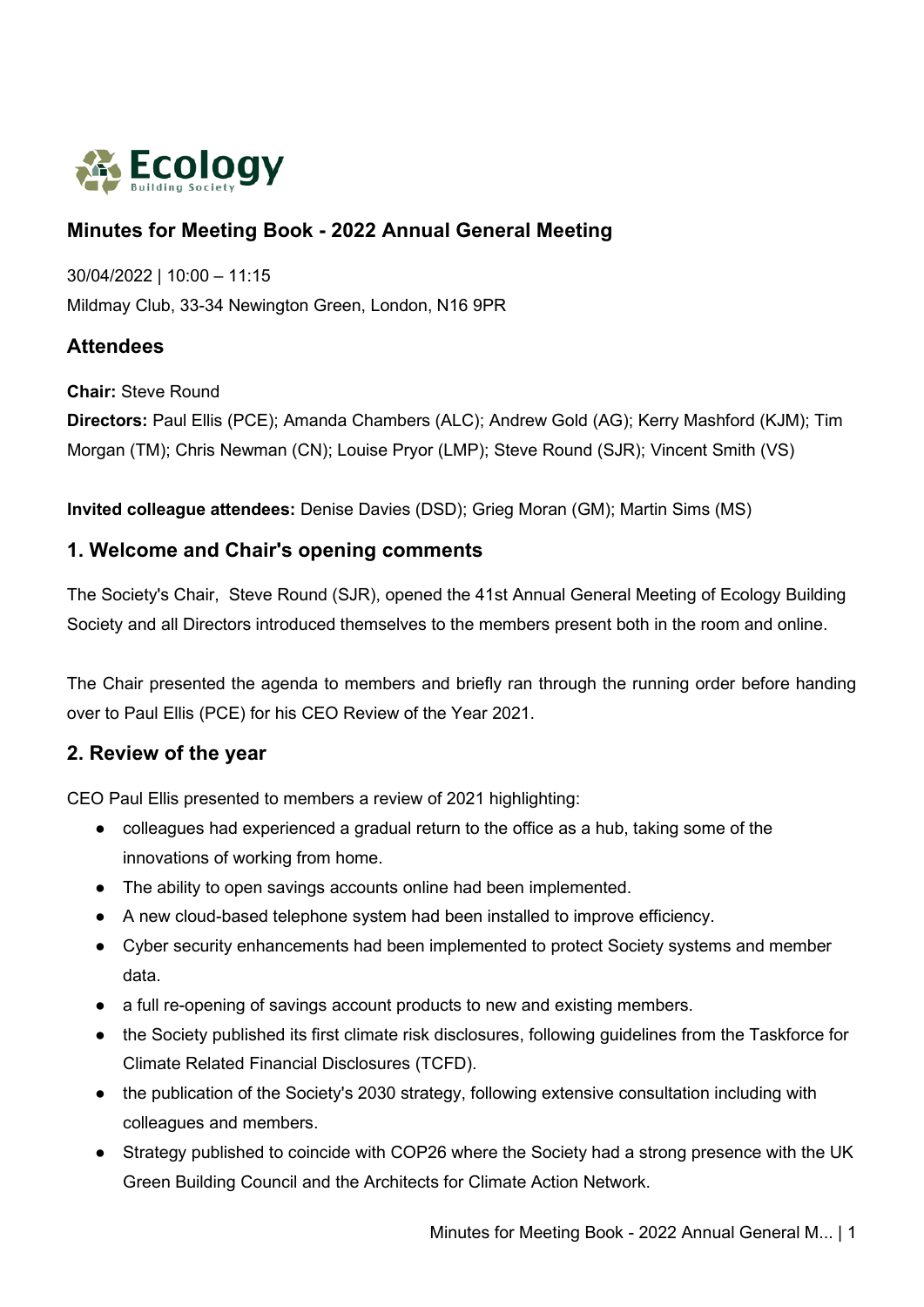In terms of lending and impact during 2021 the Society had:

- increased the entry level SAP rating for new build from 85 to 88.
- experienced a 300% increase in retrofit lending.
- achieved a 70% uplift in lending to support community led organisations including examples such as the Peninsula Trust in Cornwall supporting local residents and Ulva Ferry CLT providing accommodation for local families.

PCE shared with members a variety of great examples of projects which have been enabled with the help of mortgage funding provided by the Society.

PCE highlighted a number of industry awards that the Society had been presented with during 2021 including:

- British Bank Awards the Treating Customers Fairly Champion and Best Ethical Finance Provider awards.
- Investors in the Environment an overall rating of outstanding in the accreditation process.
- Money Age Awards Ethical Financial Services Provider of the year
- Mortgage Finance Gazette best self-build lender award and a lifetime achievement award for Paul Ellis.
- Yorkshire Business Awards Environmental Sustainability award
- **Passivhaus Trust Pioneer awarded to Paul Filis**

PCE noted that the awards from the British Bank Award were of significant note as the awards were made based on member feedback.

# **3. Resolution 1: To receive the Annual Report and Accounts for the year ended 31.12.2021**

Finance Director, Amanda Chambers (ALC) presented the Society's financial performance review for the year-ended 31 December noting that against a backdrop of economic and societal uncertainty the Society has once again demonstrated its resilience.

Key balance sheet financial highlights included:

- the Society had achieved a record level of gross lending at £69.4m which contributed to the overall growth in Mortgage Assets of 22.3% to £194.1m.
- Savings balances grew in 2021 to £239.5m from £210.3m in 2020 an increase of 13.8% compared to a 13.5% increase in 2020.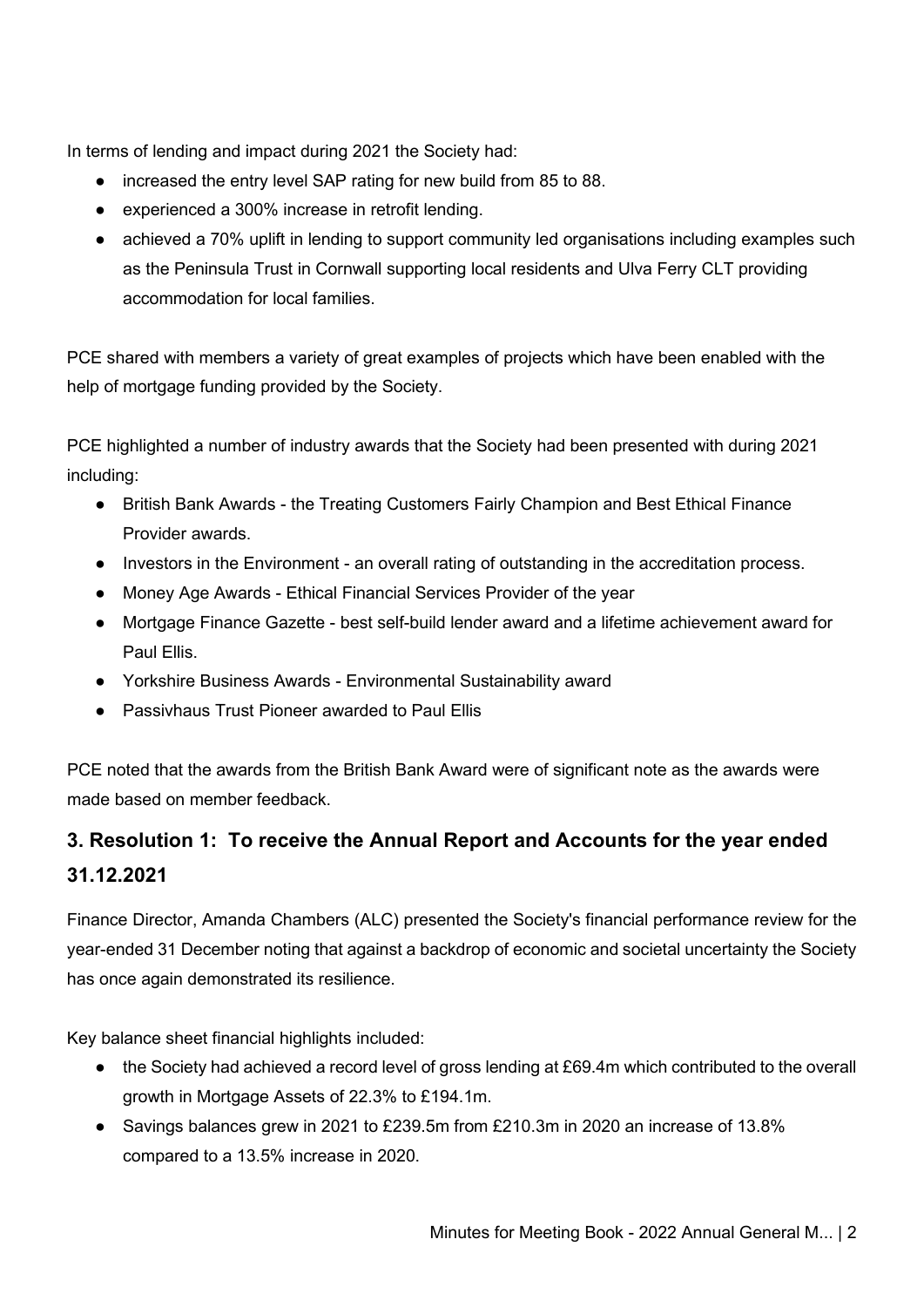● the Society's total assets increased by £30m (13.3%) to over £250m for the first time, supported by the strong increase in savings balances alongside the £3m CCDS issuance in 2020.

In presenting the key elements of the income statement, ALC highlighted:

- the overall growth in Mortgage Assets in recent years alongside the record levels of new lending during 2021 resulted in an increase in interest receivable to £7.0m and net interest income to £5.2m.
- the Bank of England base rate remained subdued at 10 basis points for the majority of 2021 only nudging upwards in December 2021. This is reflected in the reduction in the level of interest payable during the year to £1.9m (2020: £ 2.1m)
- ongoing investment in digital and operational capacity and capability resulted in the Society's administration expenses increasing to £3.8m and a marginal increase in the Costs to Mean Assets Ratio to 1.59% from 1.57% in 2020.
- Despite the low interest rate environment and the wider economic uncertainty our strong environmental lending performance underpinned our profitability, with Net Profit increasing to £1.0m.

ALC concluded with a summary of the Society's reserve position which has grown over the years through sustained profitability.

- the issuance of the Core Capital Deferred Shares (CCDS) in 2020 further enhanced the Society's capital strength which now totals £15.8m (2020: £15.1m) and has enabled the Society to invest in innovation, accelerate lending and amplify its voice.
- A distribution of £326k was made to the holders of the CCDS during the year, in line with the distribution policy.
- The overall level of reserves stands the Society in excellent stead for expanding its loan book in 2022.

ALC, on behalf of the Board recommended to members the approval of the Annual Report and Accounts for the year ended 31 December 2021 - Resolution 1.

## **4. Resolution 2: Re-appointment of Auditors**

Chair of the Audit Committee, Tim Morgan presented Resolution 2 - Re-appointment of Auditors to the members, highlighting:

- The Society asks members to authorise the re-appointment or selection of a new auditor each year, at the AGM.
- The Audit Committee leads on recommending the auditor.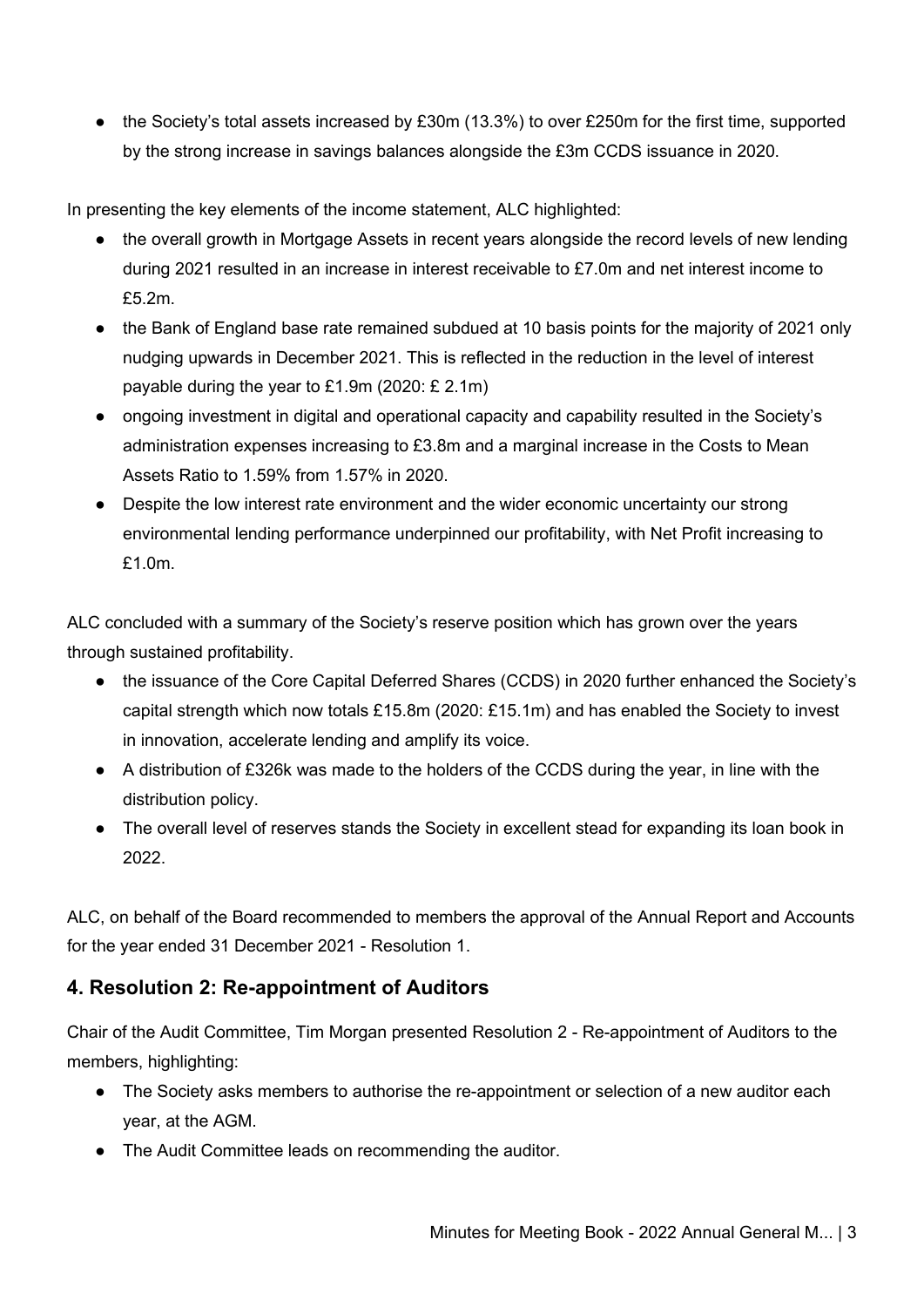● Having taken into consideration members views, BDO who are a medium sized firm became the Society's auditors for the first time in 2020 and have continued to work very constructively with the Ecology team during 2021.

He explained that there is a very small pool of firms which can undertake the audit of a financial services organisation, such as Ecology Building Society, which is a "public interest entity". Also that it is simply not feasible to go through the careful process of a tender and change of auditor every two years. He reassured members that the Society would continue to monitor the performance and independence of BDO and conduct a formal review of audit provision periodically.

TM, on behalf of the Board recommended to members the reappointment of BDO LLP as the Society's Auditors for the 2022 year - Resolution 2.

# **5. Resolution 3: Approval of the Directors' Remuneration Report**

Chair of the Remuneration Committee, Louise Pryor presented Resolution 3 - to approve the Directors Remuneration Report for the year ended 2021, highlighting:

- The Society's continuous commitment to fair pay.
- In 2021 the pay ratio was 6.72:1 well within the member agreed highest to lowest pay ratio maximum of 8:1 maintained.
- Executive Directors do not have variable pay.
- The Society's remuneration policy continues to be mindful of gender pay.
- The Society retained its living wage employer status during the year.

LMP, on behalf of the Board recommended to members the approval of the Directors' Remuneration Report for the year ended 2021.

## **6. Ask the Directors**

Whilst the electoral scrutineers counted the final votes cast, members were invited to pose questions to the Directors; a full Q&A summary will be published on the Society's website in due course.

Member questions and answers included:

- What is an entry level SAP rating and why is 88 better than 85?
	- CN explained that SAP stands for the Standard Assessment Procedure which is a grade from 0 to 100 with 100 being the best. Buildings have an energy performance certificate and that score translates into an energy band similar to what you see on domestic appliances. A score in the 80s would give an energy efficiency band B and anything over 90 would be an A rating. The reason Ecology's entry level SAP has been increased is to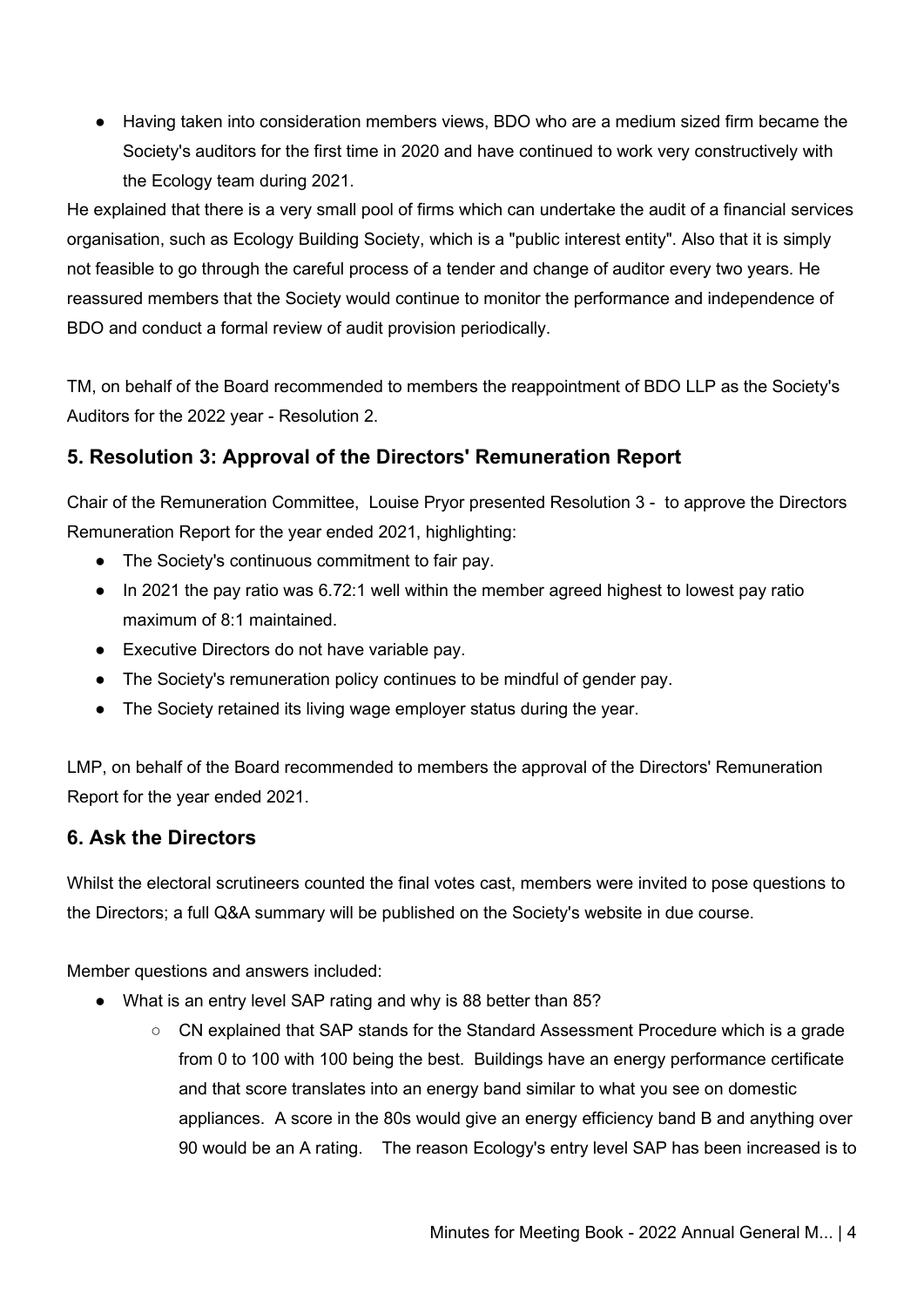encourage borrowers to improve the target energy efficiency standard of the properties being built or renovated.

- What would the Passivhaus standard be on the SAP scale?
	- KJM explained that Passivhaus is a very high standard that has a particular requirement to validate performance after construction. SAP and Passivhaus are similar but different ways of calculating the energy performance of a building. CN added that we would expect a Passivhaus standard to have a SAP rating of above 90.
- Is there a gender pay gap within Ecology?
	- LMP explained there is not currently a significant gender pay gap but is something that is constantly under review.
- Could the directors talk about their experience of retrofitting skills found in the marketplace at the Future Build conference it was stated that in the UK there are twice as many people training in gas fitting than there are in retrofitting - please talk about what you find by way of skills for retrofitting and is it anywhere near getting systematic rather than enthusiastic?
	- CN explained that Ecology does not do any retrofitting itself but from his professional background observed it will be a major barrier for the supply chain in the future. There are skills shortages in retrofit, heat pump engineers and people who can install solid wall insulation. CN added that in his view there is no where near enough skill in this area in the UK and this is being highlighted to policy makers and further education colleges.
- Given than SAP is known to over-estimate the insulation levels of houses is 88 enough?
	- CN replied that we will continue to review that measure and if we continue, through our lending, to find more and more people achieving that, then we will review it and potentially put it higher.
- Do Ecology have any policies or plans to improve diversity and inclusion both within Ecology, the Board and within the membership?
	- $\circ$  LMP explained that this is a really important issue. Looking at the current Board there is evidence of diversity - a third of the Board are women; there is diversity in our backgrounds, in our professional careers which brings diversity of thought. What we don't have is a great deal of ethnic diversity on the Board or in our membership. This is a common issue throughout the financial services industry and also common in the environmental sector. This is unfortunate as it is known that many of those who will be worst affected by the effects of climate change are the least privileged, which could be for a number of reasons, including what is referred to in the UK as ethnic minorities but taking a worldwide perspective are not in a minority. We would very much like to have more visible diversity among our membership, executive and board. We need to think how we can extend the range of applicants for positions and how we can improve the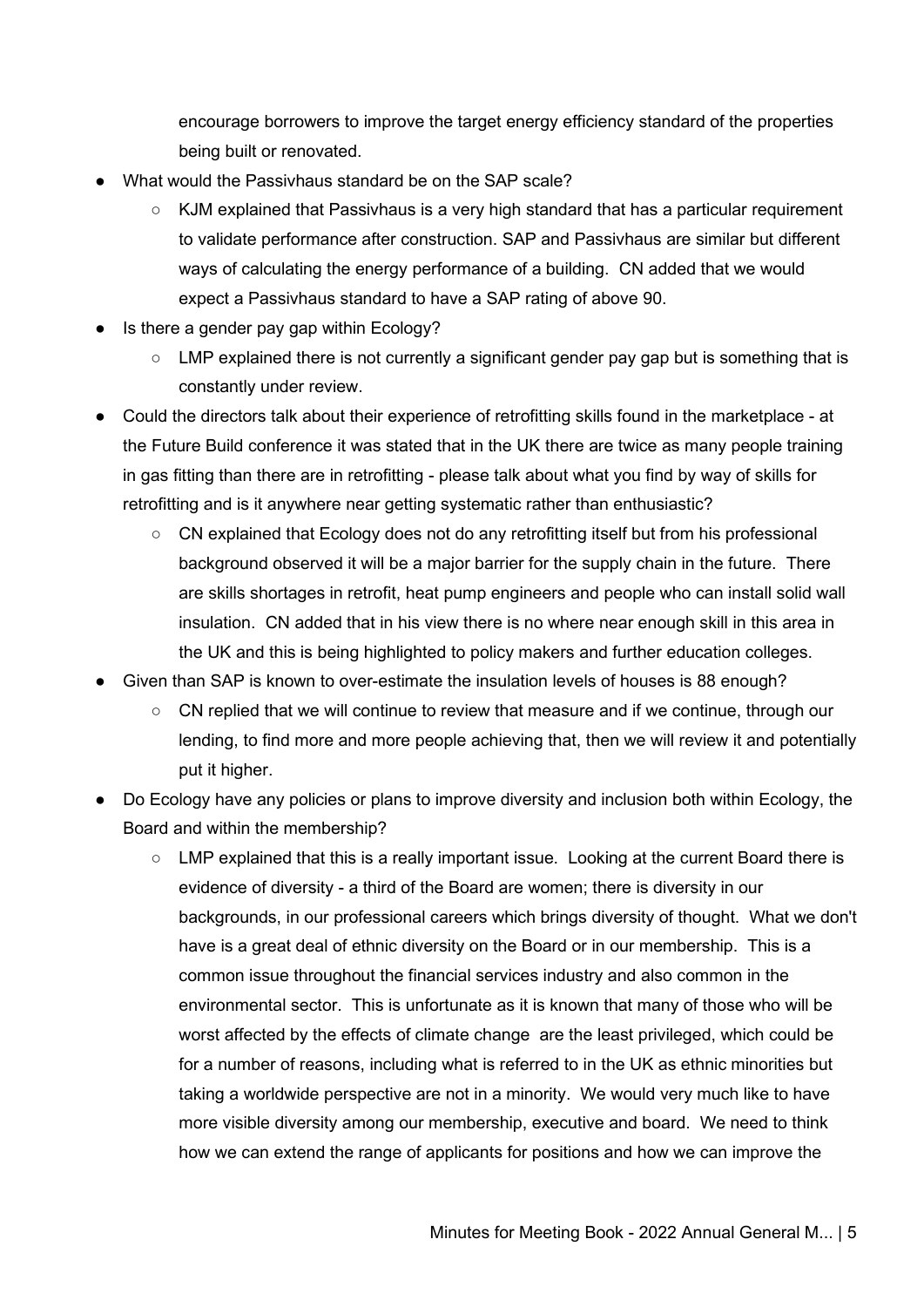diversity within our membership She invited members to share ideas on how this could be achieved.

- What is Ecology's policy on lending to housing cooperatives?
	- PCE explained that the Society has lent to housing cooperatives since the very early days - the first two loans granted were to housing cooperatives and we have continued to lend in that space. A few years back we increased the maximum term of such loans from 30 to 40 years as that fitted better with the housing cooperative model. The Society is very positive about lending to housing cooperatives and will continue this in the future.
- Do directors see the high demand for mortgage lending being maintained in 2022 and if so how easy will it be to attract the deposits to fund the lending?
	- Our plans for 2022 and beyond are for additional growth in the lending. At the moment we are getting the level of inflow of savings funds that is required to support the lending and do not anticipate any challenges going forward in this respect. If we do find we are in a position that we need additional inflow of funds then there are measures that can be taken to attract funds. PCE added that April 2022 had been a record month for new savings accounts and inflow from members has never been an issue for the Society. However there are options, such as issuing 1 year bonds, that the Society could consider, but has no immediate plans to do so.
- Given the skills shortage, is there a role for Ecology to set up some training courses, set up in conjunction with others?
	- TM reflected that the Society has been asked before to set up additional initiatives such as this, and the challenge is that with only 40 heads within the Society we are limited with what we can do, but the opportunity is there to work with partners on ideas such as this. VS expanded that there are plans to build an Ecology hub - a resource to help members and direct them to resources/ suppliers etc that will help them complete their retrofit or build.

SJR summarised that everyone can do something, however small and Ecology can lead the way and change the way that people think and act.

## **7. Voting results**

Elliot Roberts, Associate Director of Civica Election Services presented to members the results of the member voting as follows:

Resolution 1 - to receive the Annual Report and Accounts for the year ended 31 December 2021 For 1511 (99.47%) ; Against 8 (0.53%) ; Spoilt 0; withheld 12 Total votes 1531